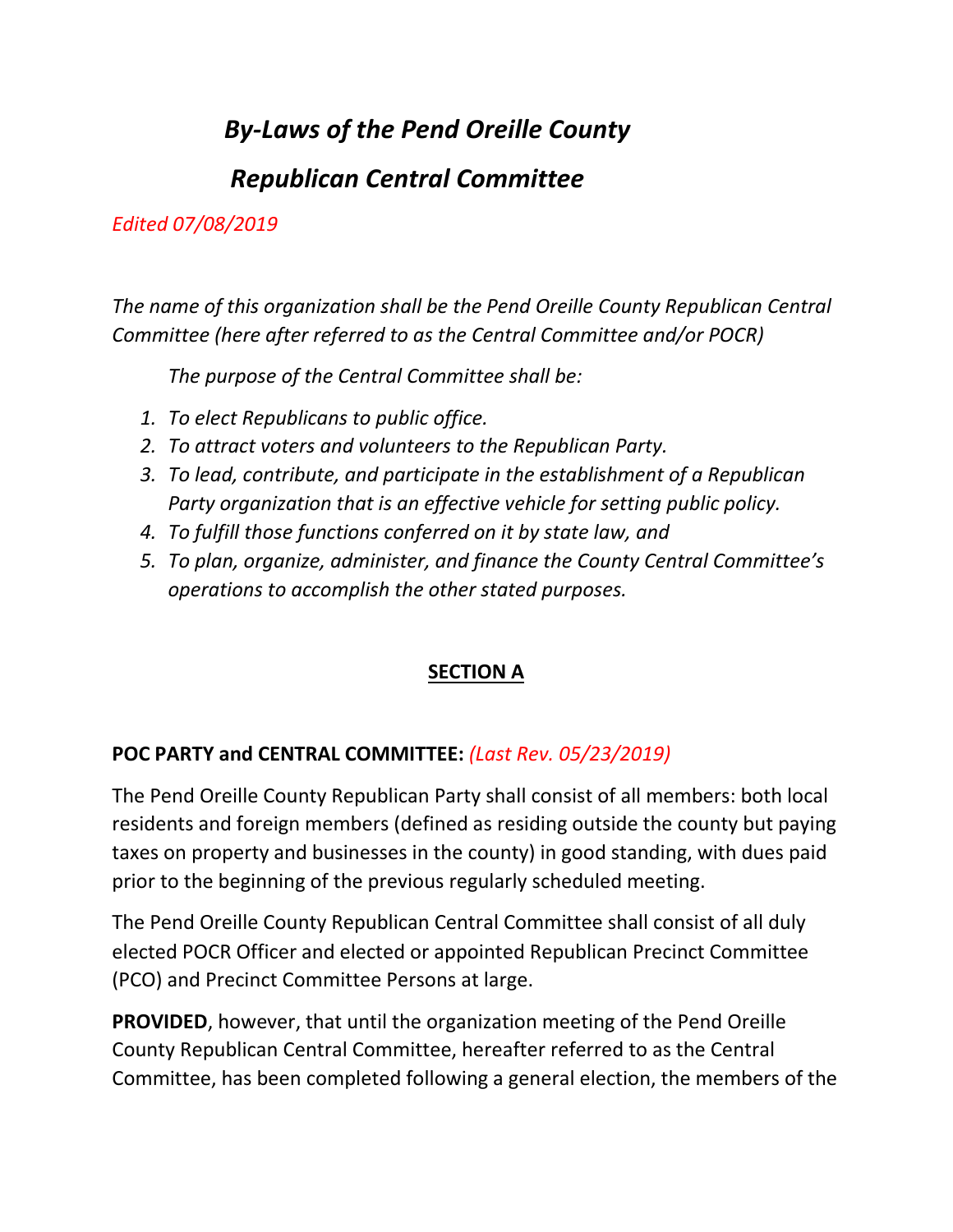Central Committee shall be limited to those precinct committeepersons elected by a majority vote of the electors, in their respective precincts, in the general election and certified by the County Auditor, as provided by law (RCW29A.80.030).

**PROVIDED FURTHER,** that when a vacancy in the office of precinct committeeperson exist because a failure to elect at a State General election, such vacancy may be filled after the organization meeting of the Central Committee by the Chair (RCW 29A.80.031).

The organization meeting of the Central Committee shall be held after each general election in even numbered years, prior to December 3\*, at a time and easily accessible location within the county determined by the County Chair. At such meeting the Central Committee shall elect a Chair, and a Vice-Chair who shall be of the opposite sex from the Chair, a treasurer, a Secretary, one State Committeeman, one State Committeewoman and three delegates to the 7<sup>th</sup> Legislative District Republican Committee; make rules and regulations to govern itself during the succeeding biennium; and perform all other functions inherent to such organization. The County Chair shall notify each PCO to the time and place of such meeting by email or letter not less than ten days prior to the date of such meeting. (RCW 29A,80.020 – "Each odd year no later than second Saturday of January).

The order of business at the organization meeting shall be as follows:

- 1. Invocation and Pledge of Allegiance to the Flag
- 2. Reading of Call
- 3. Roll Call
- 4. Elect temporary Chair to conduct meeting
- 5. Vote on By-Laws
- 6. Election of County Chair \*
- 7. Election of County Vice-Chair \*
	- \* RCW 29A.80.030 Only PCOs may vote)
- 8. Election of State Committeewoman
- 9. Election of State Committeeman
- 10. Election of Treasurer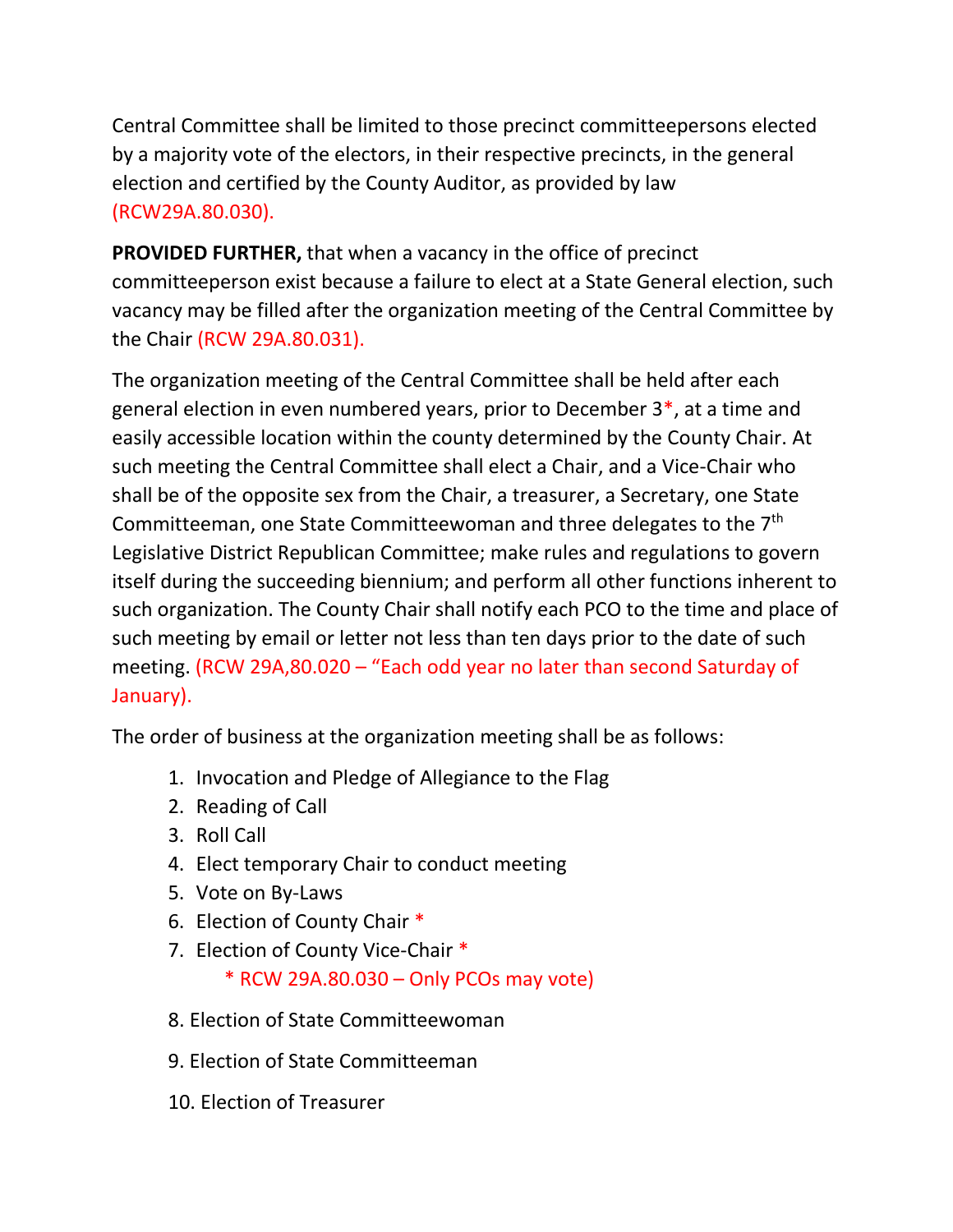- 11. Election of Secretary
- 12. Election of 3 Delegates to  $7<sup>th</sup>$  Legislative District Committee
- 13. Unfinished business
- 14. New Business
- 15. Closing Prayer/Benediction
- 16. Adjourn

# **CENTRAL COMMITTEE:**

- 1. The officers of the Central Committee shall consist of the County chair, County Vice-Chair, Treasurer, Secretary, State Committeeman, State Committeewoman, and 3 Delegates to the 7<sup>th</sup> Legislative District Committee who must be members of the Pend Oreille County Republican Party
- 2. The County Chair may appoint a PCO at large to assist with the electoral process.
- 3. Three PCOs may be appointed at Large by the County Chair, one for each Commissioner District.
- 4. Republican members of the State Legislature and Republicans holding elective positions in Pend Oreille County are to be Ex-Officio members. Ex-Officio members cannot vote in the election of the Chair, vice-chair or other offices per state RCW in the organization meeting, unless they are also an elected PCO.
- 5. The Chair of any committee appointed by the County Chair shall remain Chair for the duration of his/her term of office.
- 6. It is the County Chair's responsibility to do everything necessary to promote, in his/her judgment, the best interest of the Republican Party within Pend Oreille County, including the training of Committee Chairs and Precinct Committeepersons. The Chair may delegate those duties which he/she feels should be beneficial to the Republican Party.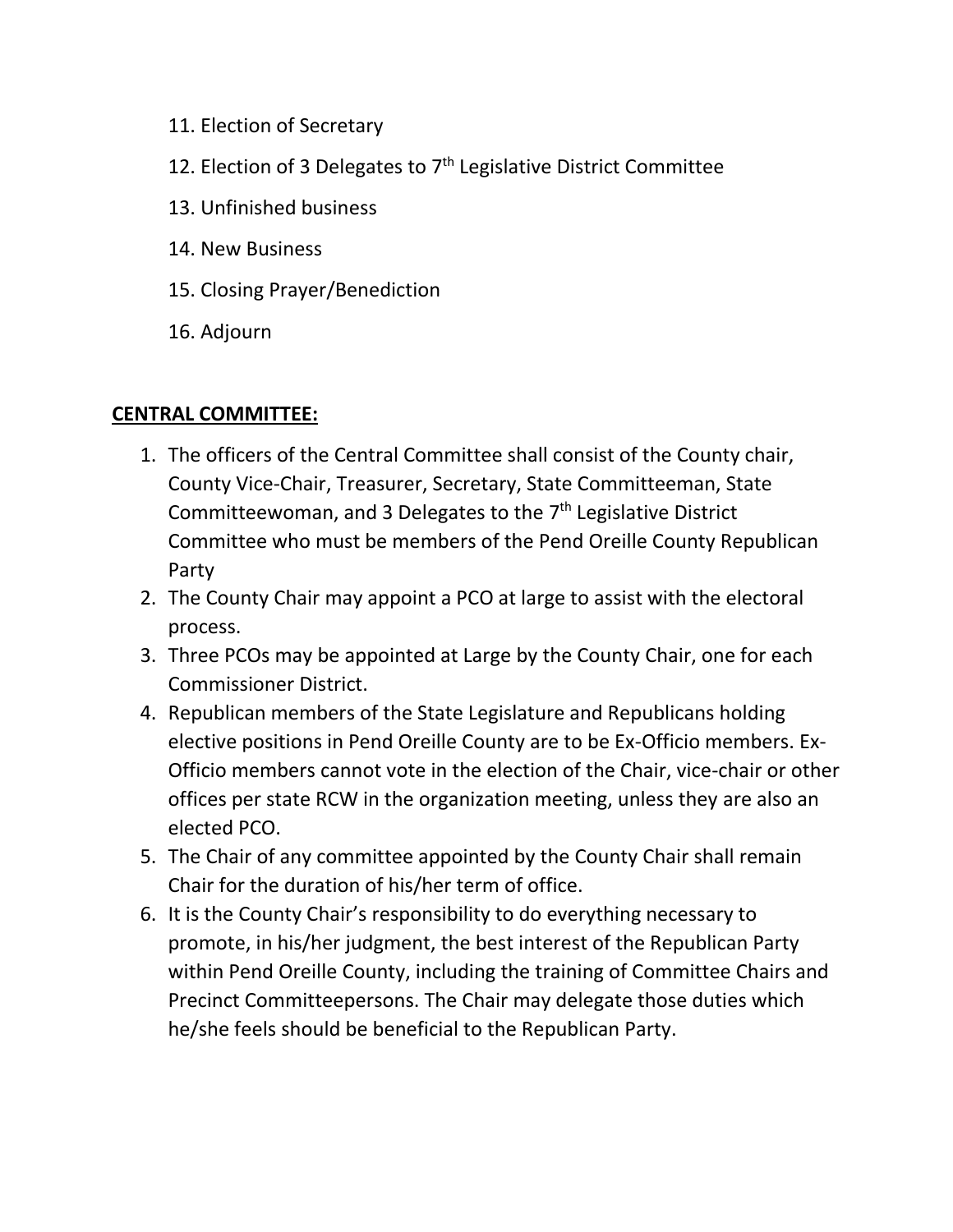### **SECTION B**

#### **OFFICERS:**

### **COUNTY CHAIR:**

### **APPOINTMENTS**

The County Chair is authorized and empowered to create from the Republican members of the Pend Oreille County, such committees, as he/she may deem necessary and advisable, and to appoint the Chair, thereof. The County Chair shall have the power to appoint Precinct Committeepersons where vacancies occur. The County Chair shall have the power to appoint or have elected delegates to the 7<sup>th</sup> Legislative District per the 7<sup>th</sup> District By-laws.

#### **REMOVAL:**

- (a) The County Central Committee shall have the power to remove the Chair, Vice-Chair or any member appointed by the Chair, for non-performance, or any other reason deemed by the Central Committee to be sufficient, by a two-thirds majority vote.
- (b) The Central Committee shall have the power to remove the Secretary, Treasurer, State Committeeman, State Committeewoman or delegates to 7<sup>th</sup> Legislative District Committee by two-thirds majority vote.

#### **MEETING:**

- (a) The County Chair shall preside at all meetings of the Central Committee.
- (b) The County Chair may call a special meeting with PCOs. There must be a ten (10) day notice to call a special Central Committee meeting. A special meeting may be called at the discretion of the County Chair. Those members are responsible for notifying their people if a special Central Committee meeting is to be held.
- (c) The County Chair shall arrange and provide for holding Precinct Caucuses in the several precincts and Precinct Committeepersons shall designate a suitable place for holding said caucuses, and sufficient notice thereof. Said notice shall be given and location designations shall be reported to the Chair not less than (30) days prior to the caucus. Exception: The County Central Committee may hold the caucus in one central location.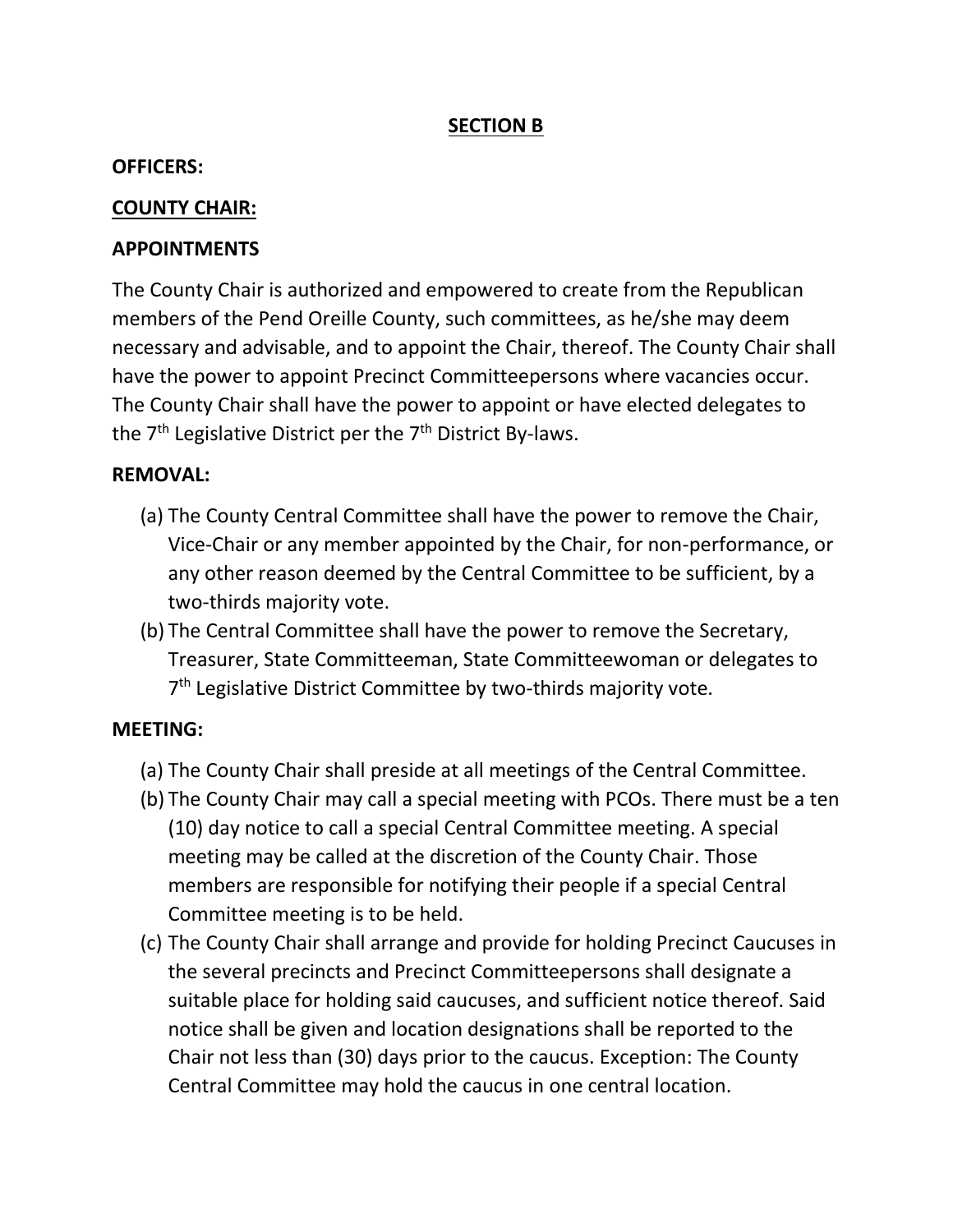#### **FINANCES:**

- (a) The Chair shall have the power and it shall be his/her duty to solicit and receive funds on behalf of the Central Committee, either personally or through any representative appointed by him/her for that purpose, and shall transmit, or cause to be transmitted to the Treasurer, all such funds received.
- (b) The Chair has the authority to issue annual membership cards in the Pend Oreille County Republican Party and to establish a donation schedule for this membership. All membership funds are hereby allocated for the sole purpose of Pend Oreille County Republican Party operational expenses.

#### **GENERAL POWERS:**

- (a) The Chair shall do all things in his/her power to promote successfully the campaigns during this term of office for the general election of the Republican ticket. The County Chair shall have all the power and perform all the duties usually incident or pertaining to the office of Chair of County Political Operations.
- (b) The County chair shall be particularly diligent to ensure that all Washington State GOP by-laws, rules and regulations are obeyed properly, including PDC filings with attention to the McCain- Feingold act.

#### **COUNTY VICE-CHAIR:**

- (a) It shall be the duty of the County Vice-Chair to consult and work in close cooperation with the County Chair to promote organizations in the County under his/her direction and to act as liaison officer between other Republican groups in the County and Central Committee.
- (b) The County Vice-Chair shall exercise all the powers and perform all the duties of the County Chair in the event of his/her inability to act. In case of incapacity to fulfill duties, removal or resignation of the County Chair, the County Vice-Chair shall, within sixty (60) days, call a meeting of the Central Committee for the purpose of filling such vacancy, per Washington State Republican Party rules.

#### **STATE COMMITTEEMAN and STATE COMMITTEEWOMAN:**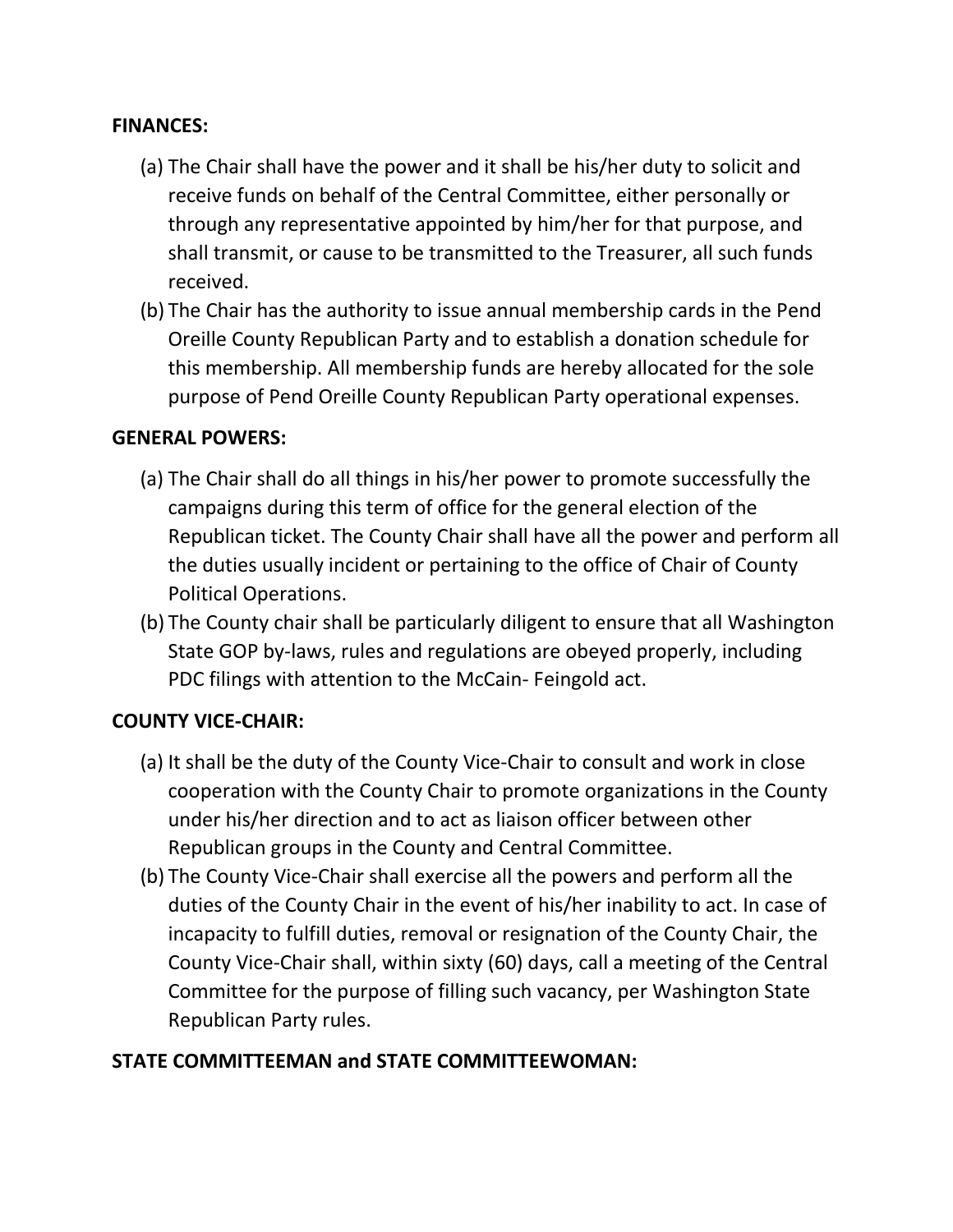- (a) The State Committeeman and State Committeewoman and Chairman shall be the representative of the pend Oreille County Republicans to the Republican State Central Committee, and shall exercise and perform such powers and duties as usually pertain to those offices and report fully to the Central Committee, or otherwise fulfill the duties of their office.
- (b) The County chair shall have the authority to remove and to appoint successors as may be necessary.

# **7th LEGISLATIVE DISTRICT DELEGATES:**

- (a) Delegates serve as liaison between Pend Oreille County party and 7th District Republican Committee. Delegates are responsible for reporting, making request to legislators and sharing concerns and questions to 7th Legislative District committee.
- (b) Delegates must be active in the 7th District quarterly meetings. Quarterly meetings and fund-raising activities are held in various locations around the 7th Legislative District boundaries.

## **SECRETARY:**

- (a) The Secretary shall keep the minutes of the Central Committee
- (b) The Secretary shall perform such other duties as may be assigned by the County Chair
- (c) The Secretary shall not change, nor allow to be changed, the minutes except when corrected as directed by the Central Committee.

## **TREASURER:**

The treasurer shall be the custodian of all funds of the Republican Party in Pend Oreille County.

- 1. He/she shall keep an accurate record of all receipts and shall disburse finds only on receipt of vouchers form the County Chair.
- 2. He/she shall deposit all Republican Party funds received in a bank designated by the County Chair.
- 3. All checks drawn on such funds shall be signed by the Treasurer or the Vice-Chair. One signature shall be required on all checks written.
- 4. His/her books shall be reviewed biannually by a Reviewing Committee appointed by the County Chair.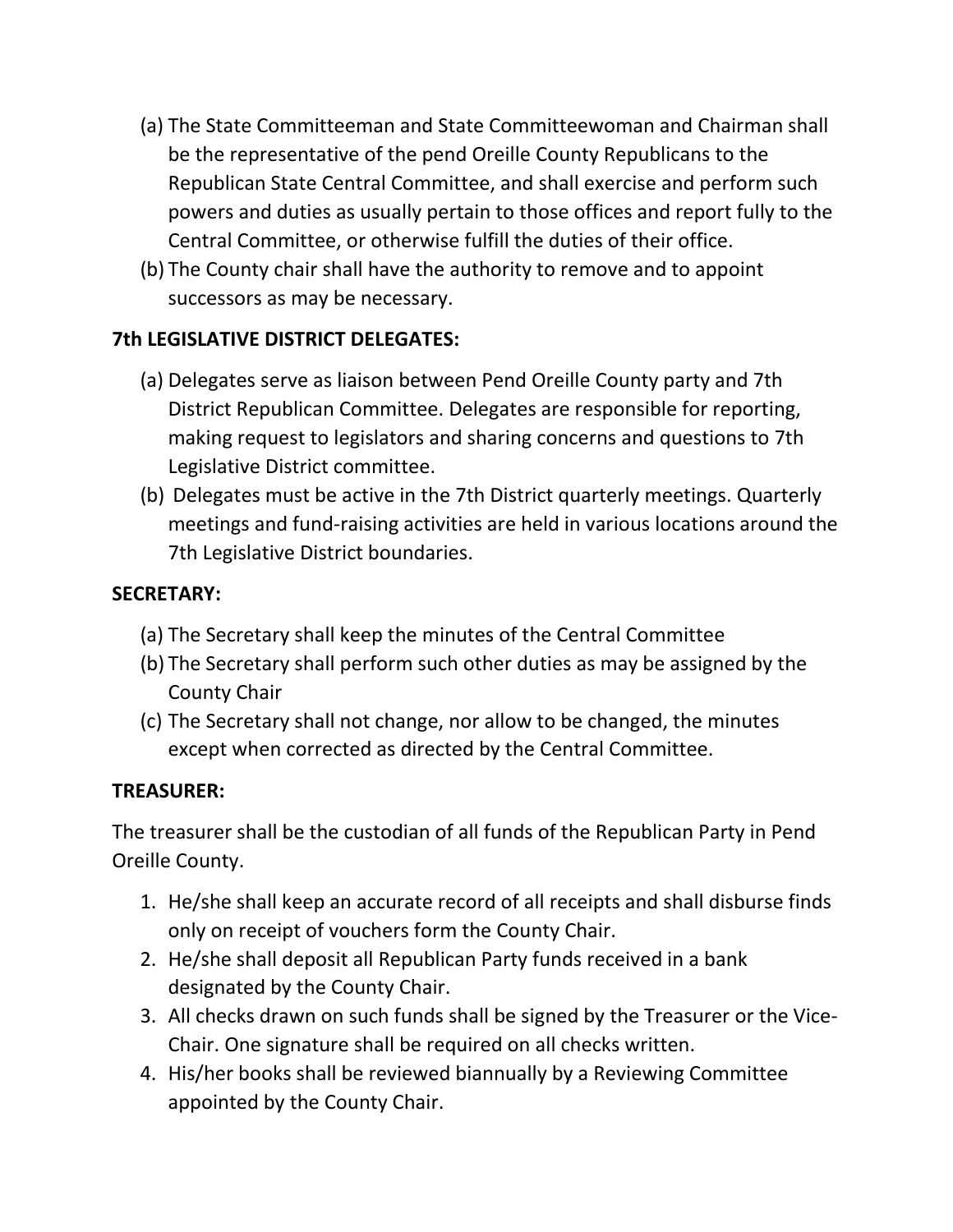- 5. He/she shall take all necessary steps to be in compliance with PDC and Federal Statutes of the McCain-Feingold Act regarding fund raising and the reporting thereof.
- 6. Monthly financial statements shall be required. These statements shall include previous balance, debts, credits and current balance.
- 7. Incoming Treasurer at the discretion of the Chair, is authorized to attend PDC Training in Olympia at the Central Committee expense.

# **FINANCES:** *(para. 4 - Amended 8/23/2019)*

- 1. There will be a Treasurer report and the books will be open at every meeting.
- 2. There will be an annual report January each year.
- 3. The Pend Oreille County Republican Party requires one signature on each check. Those signing will either be the treasurer or Vice-Chair.
- 4. Motion to Donate: Any motion to contribute to a candidate, interest group or cause (i.e., any non-administrative) in an amount exceeding \$200 shall be voted on by the POCR members at the regularly scheduled Party meeting immediately following the regularly scheduled Party meeting at which the motion was made.
- 5. Candidate fundraisers: Candidates will supervise, manage, record and report their finances derived thereof without the funds going through the party records. Each candidate is responsible for meeting the State Public disclosure Commission Requirements.

# **SECTION C**

The order of business of the pend Oreille County Republicans shall be as follows:

- 1. Call to order
- 2. Invocation and Pledge of Allegiance
- 3. Reading of the minutes
- 4. Treasurer's report
- 5. On-Going business
	- a. Report from State Committeeman and Committeewoman
	- b. Report from 7<sup>th</sup> Legislative District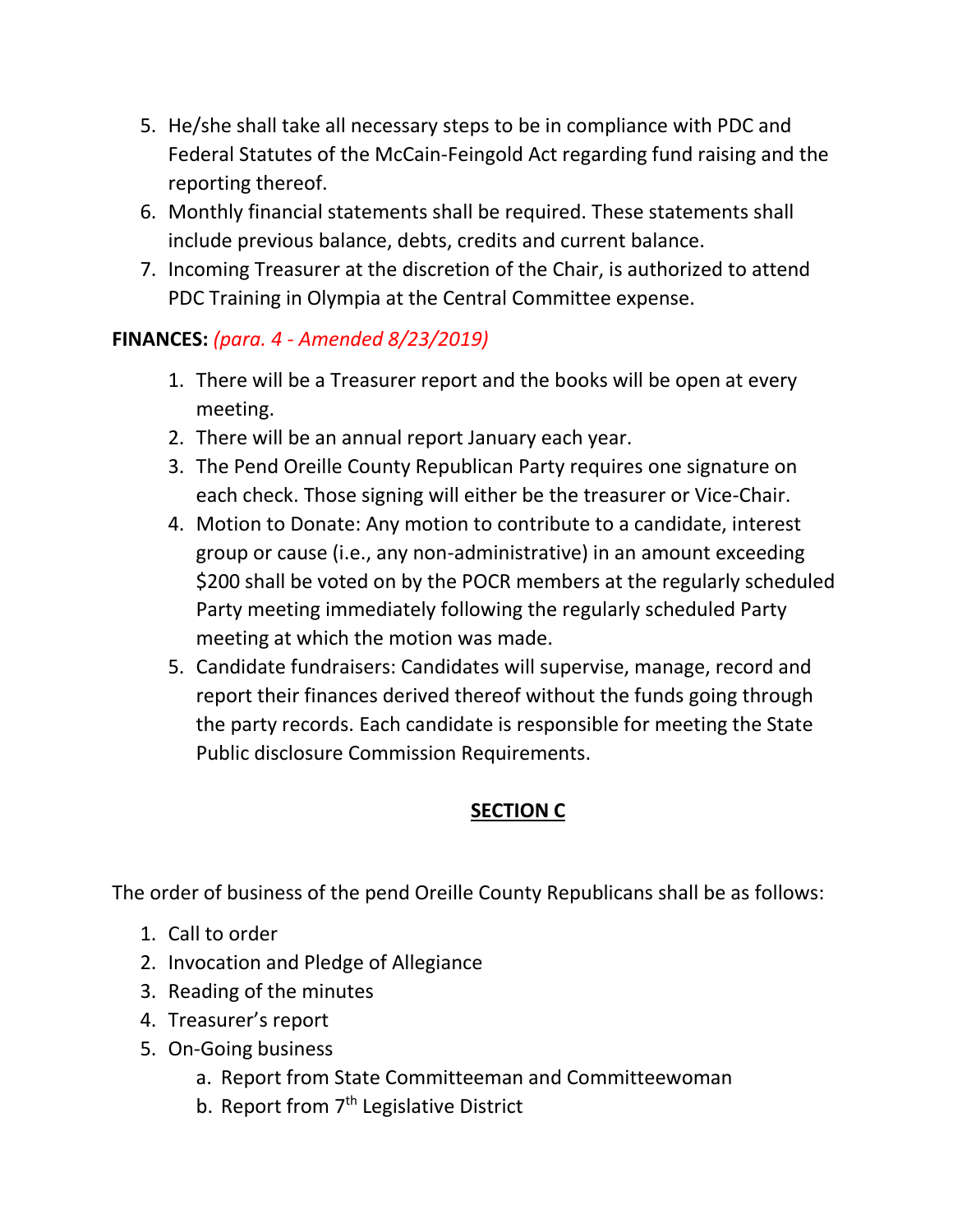- c. Report form Elected Officials
- 6. Unfinished business
- 7. New business
- 8. Closing prayer/benediction
- 9. Adjourn

# **SECTIONS D**

# **MEMBERSHIP:** *(Last Rev. 5/23/2019)*

On questions before the Pend Oreille County Party, regarding operating expenditure of membership dues for administration purposes as outlined in Section B, Finances, para. (b), and/or where fulfilling WA. RCW statutory requirements, officers and or PCO's have one vote as defined in Section A.

On all other non-statutory questions before the Pend Oreille County Republican Party, all POCR local and foreign members have one vote when present at POCR meetings.

All POCR members voting, must be in good standing with dues paid on or before the previous regularly scheduled meeting.

# **DUES:** *(Last Rev. 07/08/2020)*

1. If dues are paid after May 1, they are considered paid for the following year. Our membership anniversary date for renewals and/or expiration is July 1.

2. For registered Republicans, legally residing outside of Pend Oreille County, but subject to paying property tax in Pend Oreille County, annual dues are \$30 per person/or \$45 per couple. Their voting rights are the same as the general membership, but they cannot hold office in the POCR.

## **REMOVAL OF MEMBERS:**

- 1. Any member can be removed from the Pend Oreille County Party for cause by two thirds majority vote.
- 2. If a member of the Pend Oreille County Republican Party publicly supports a candidate for any other partisan public office in a general election or special election who is opposed by a Republican candidate officially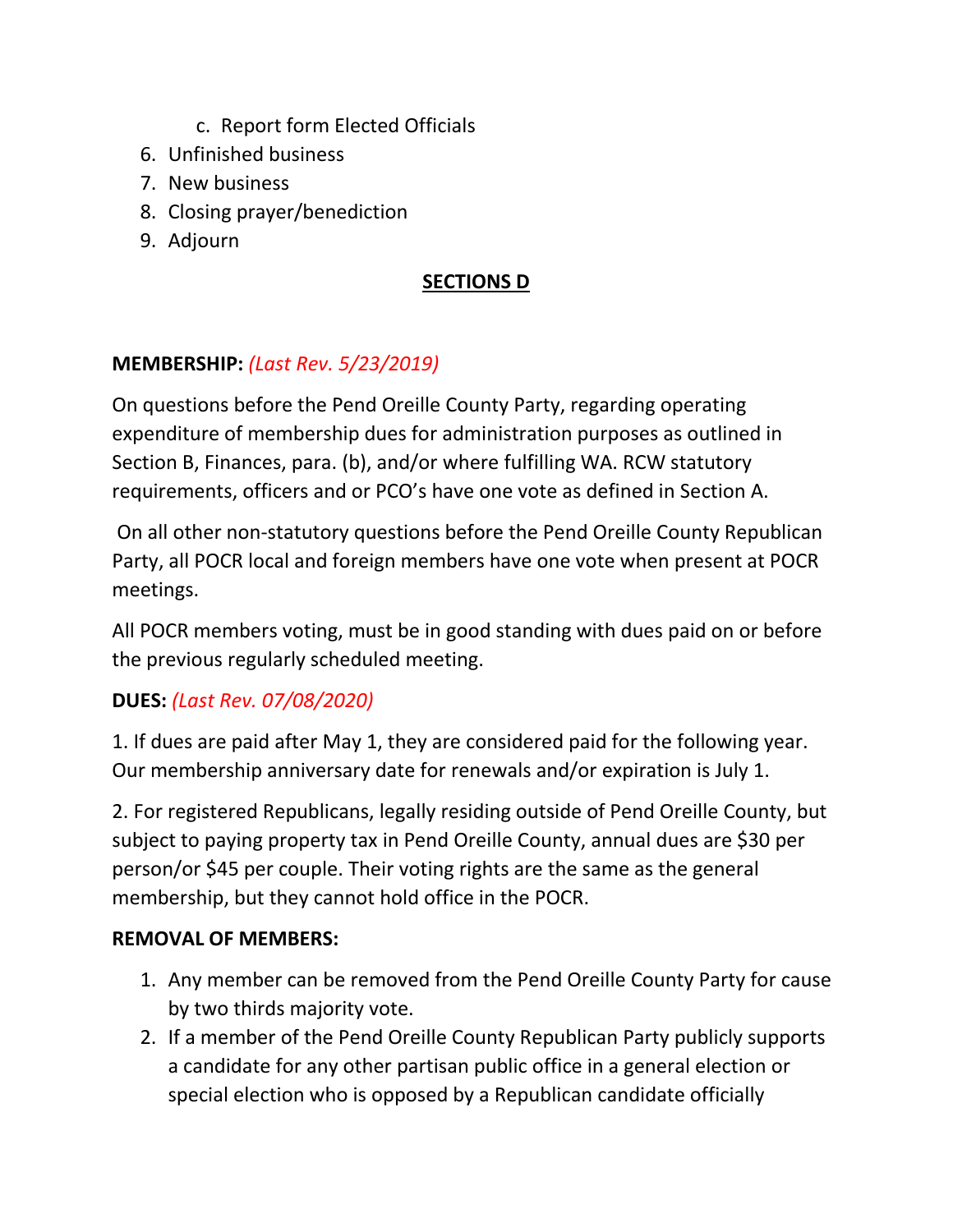nominated pursuant to the Washington State Republican Party Rules, shall be removed from membership on the central Committee. Removal of membership will result in the removal of that individual from all rights and privileges granted in these by-laws to County Committee members. The County Committee member shall further be banned from participating in any County Committee activities for a minimum period of two years from the date of removal. He/she cannot hold an elected position at State,  $7<sup>th</sup>$ District or County level in the Republican Party for a minimum two-year period.

#### **SECTION E**

### **SUPPORT OF CANDIDATES:**

- 1. Reference to the Top 2 Primary System: A Republican candidate that is an incumbent may be officially endorsed and/or supported by the Pend Oreille County Republican before the Primary if said candidate has filed and receives two thirds support of Pend Oreille County Republicans members who have voting privileges present at the regularly scheduled meeting.
- 2. At the regularly scheduled monthly Party meeting following the Primary Election, voting shall take place on all contested races for which the Party has not previously held an endorsement vote.
- 3. If both candidates advancing to the General Election in a particular race are Republicans, a vote will take place in which members are asked to select one of the candidates for official endorsement. In order to secure a sole official endorsement, a candidate must receive 60% or more of the votes by Pend Oreille County Republican members present who have voting privileges.
- 4. If neither candidate receives 60% of the votes to officially endorse, a second round of voting will occur. During this second round of voting, each member will vote "yes" or "no" on each candidate. Any candidate receiving 50% or more of the votes shall receive the official endorsement of the Pend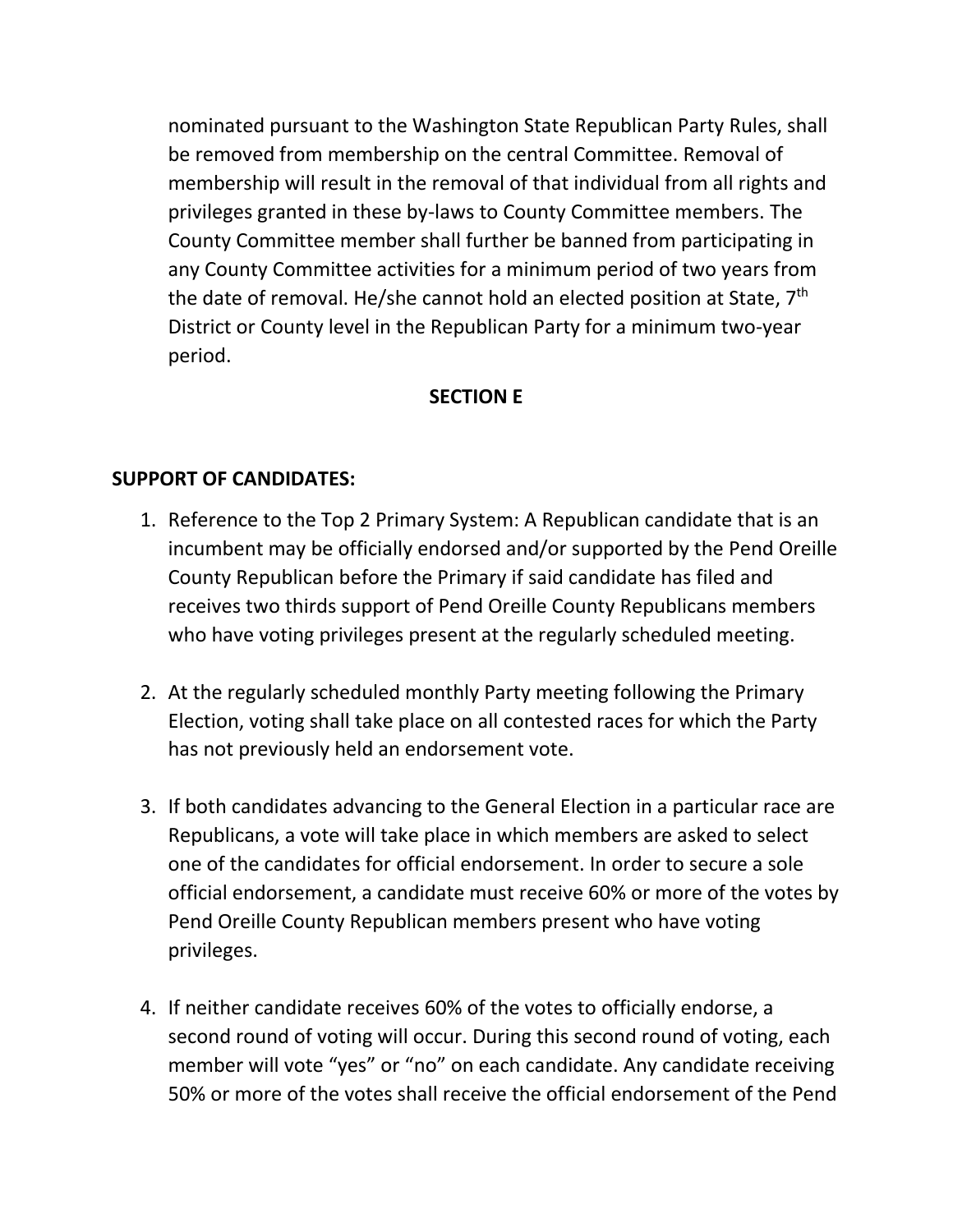Oreille County Republican Party. This may result in a dual endorsement, or no official endorsement.

# **SECTION F**

### (See also Section B - Meeting, para. C)

#### **COUNTY CAUCUS:**

The order of business shall be as follows:

- 1. Resolutions of temporary organizations as set forth
- 2. Roll Call of Precinct Committeepersons
- 3. Election of delegates and alternates to the County Convention
- 4. Report of the Committee on Platforms and Resolutions
- 5. Motions and Resolutions from the floor
- 6. Miscellaneous business
- 7. Adjourn

## **SECTION G**

#### COUNTY CONVENTION:

- 1. The convention delegates shall elect Platform, Resolution and Credential representatives to the State Convention. The Platform must be written, voted on and go forward to the State Convention exactly that way.
- 2. The Pend Oreille County Convention shall adopt the following rules for the Convention
	- a. No proxies shall be recognized by the Convention
	- b. On all questions before the Convention, the vote shall be by "Yeas" or "Nays" or standing vote, unless a role call vote is called for.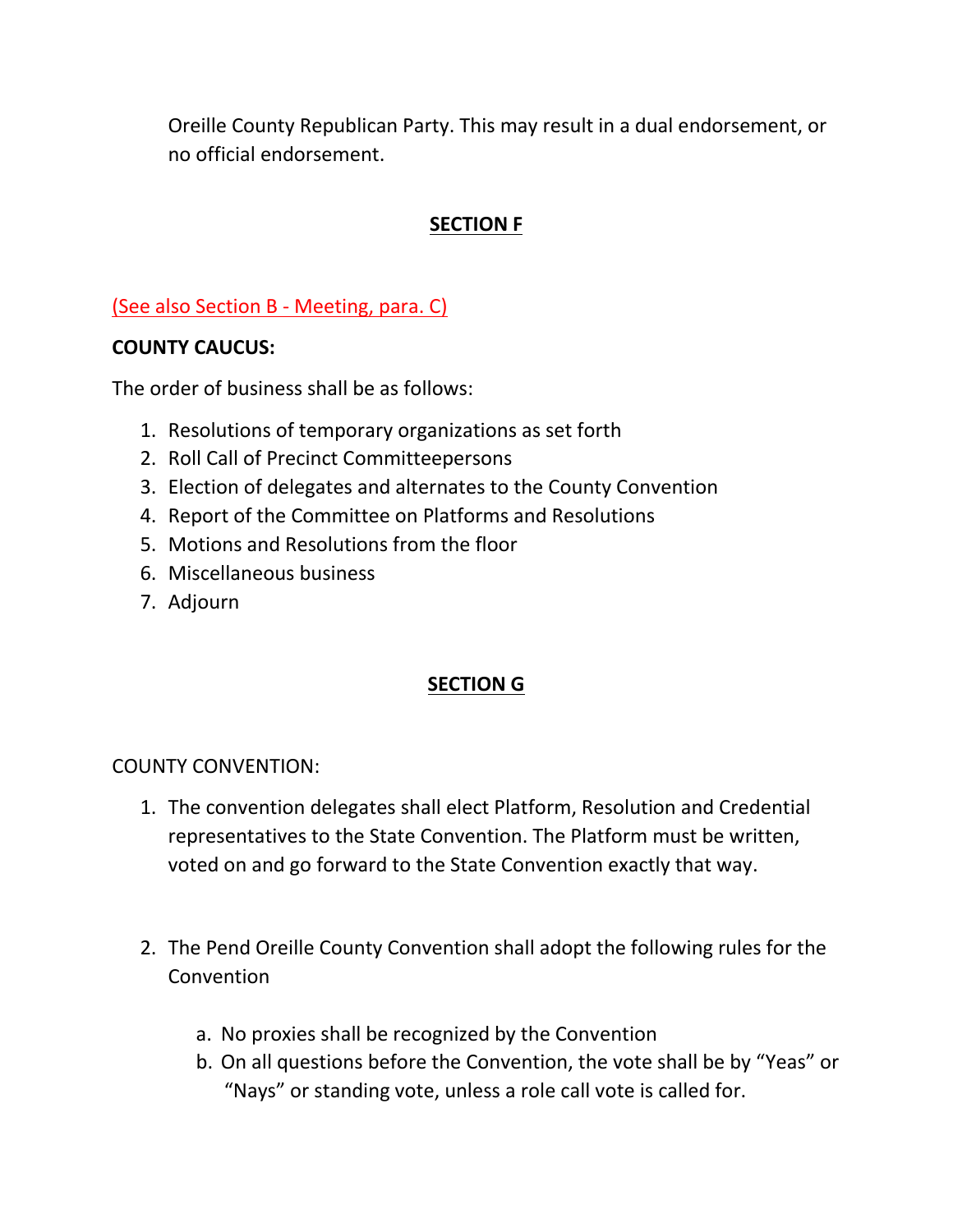- c. All Resolutions and Platform and Credential Candidates must be approved by the committee.
- d. The proponent of any motion shall be allowed the privilege of the floor for three (3) minutes. No person shall speak on any subject more than once and all speeches shall be limited to three (3) minutes. The Chairman shall appoint a timekeeper.

# **SECTION H**

# *(New Section Passed 09/02/2019)*

### **By-Laws Amendment Process**

- **1. Motions to amend the POCR By-laws** shall be included by the chair in the new business agenda of the next general meeting and/or referred to the standing by-laws committee, thereby allowing time to give all POCR members notice of pending consideration.
- **2. POCR Members wishing to submit a proposed motion** amending the POCR By-law's may;
	- a. Submit two typed copies to the POCR chair including the existing section to be amended, no later than 14 days prior to the next regularly scheduled general monthly meeting for discussion by all members during "new business."
	- b. Use their floor privileges to introduce it to the POCR membership during "new business" for initial consideration and limited discussion whereupon it will be referred to the central committee and /or scheduled by the chair for further consideration at the next regularly scheduled meeting.
- 3. **Whereas;** the chair recognizes that members wishing to present their input regarding a by-law change may not be able to attend the meetings when it is under consideration, therefore;
	- a. Absent members may submit their written comments, limited to 100 words, to be read to the attendees by the chair prior to close of discussion, unless the topic is deemed to be redundant of comments already presented.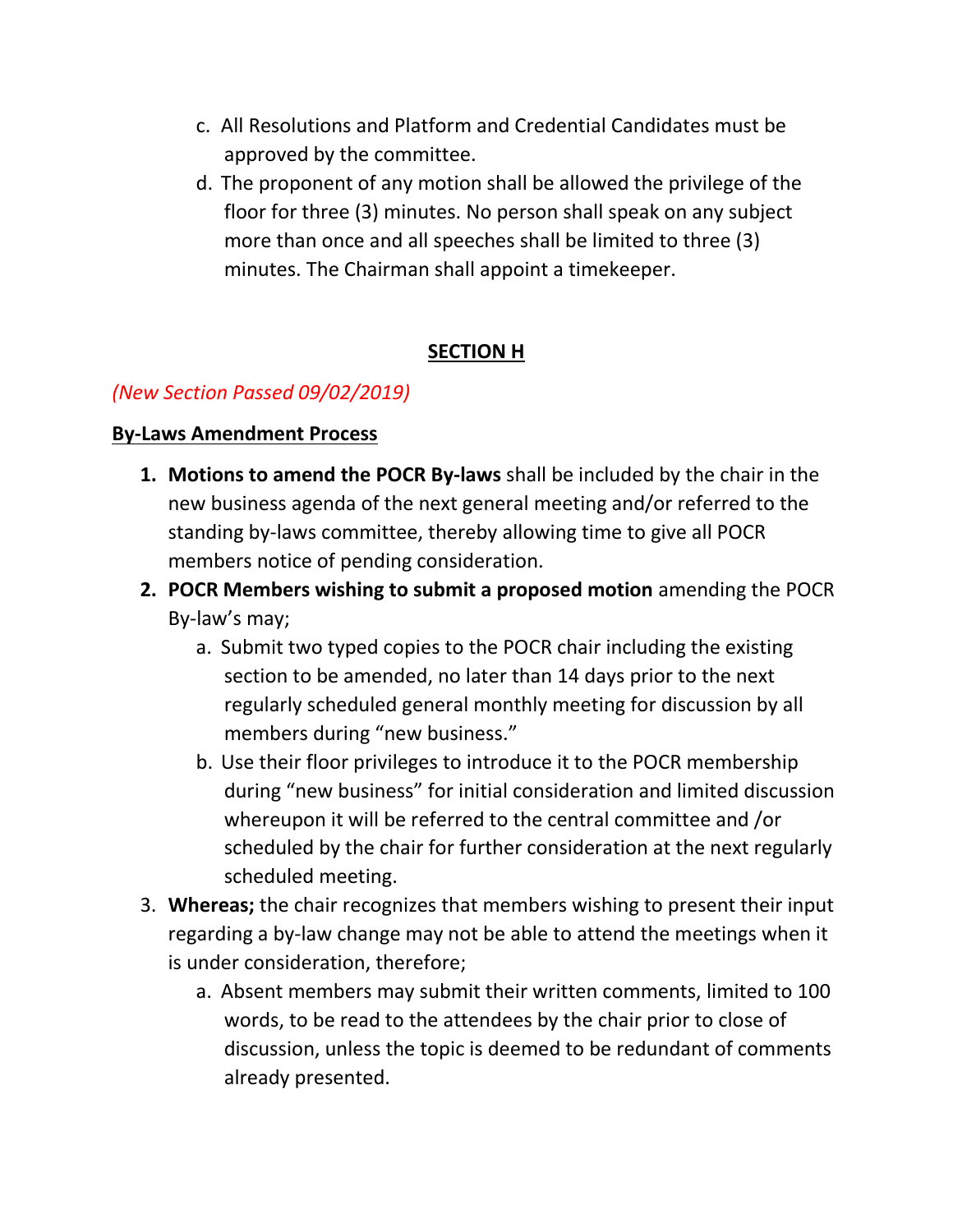- b. During discussion of by-law amendments, the chair will not recognize a "call the question" to end debate until at least three members have been given an opportunity to speak for, and three members have been given an opportunity to speak against the motion.
- 4. **At the close of discussion,** the chair may;
	- a. Table the motion to amend and end discussion until the next scheduled meeting or,
	- b. Call for a membership vote to send the amendment motion for a majority approval of the Central Committee in attendance at the next regularly scheduled POCR meeting.
	- c. If the amendment is approved by a majority of the Central Committee members in attendance, as submitted, with no other changes, the motion is passed. If there are changes, the motion fails and will be sent back to the general membership with the Central Committee's recommendations for further changes. The process may begin again at the next regularly scheduled POCR meeting.
- 5. **Simple word changes to a by-law**, either proposed or existing, may be done during the discussion process and/or during the voting on a new motion to insert words, add words, or strike out and add words. After the motion to amend is seconded, the chair;
	- a. States the amendment.
	- b. Gives the main motion as it would read if the amendment were adopted.
	- c. Makes clear once more what is the amendment to the by-law that is to be debated or voted on.
	- d. In announcing the result of the vote of the simple word change amendment, the chair finishes by restating the wording of the main motion as it then stands.
	- e. After all simple word changes are resolved, the chair will then call for the vote on the proposed motion as it is now modified, in its entirety,
- 6. **Implementation:** Once a motion to amend the by-laws has completed the above approval process by the general membership with a separate confirmation vote by the Central Committee members, it will take effect immediately, unless it includes provisions for a deferred start date.